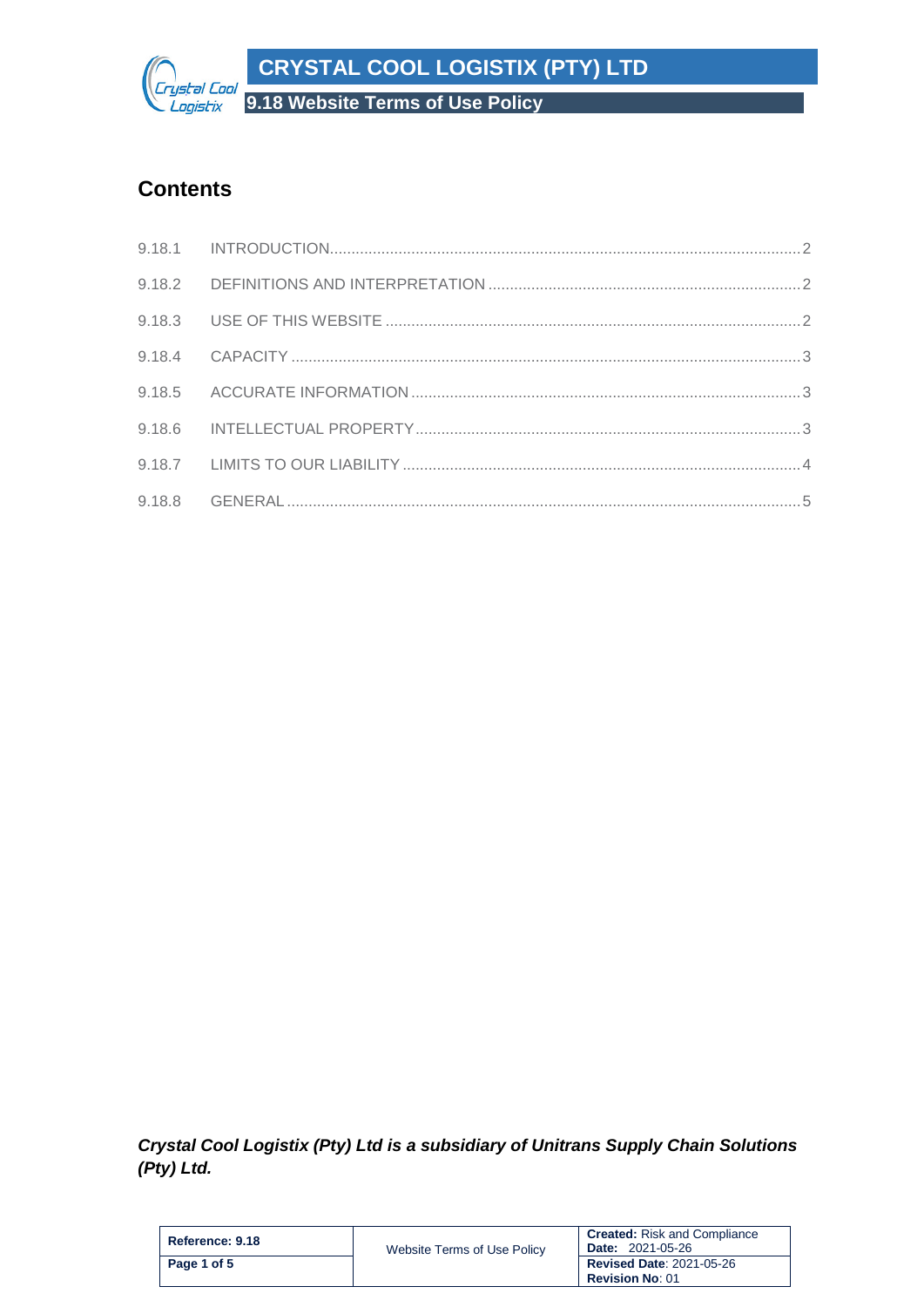

# <span id="page-1-0"></span>**9.18.1 INTRODUCTION**

These are the general terms of the relationship between:

- You the website visitor; and
- Us Crystal Cool Logistix (Pty) Ltd, also known as Crystal Cool the website owner.

They cover any use of the website. You agree to be legally bound by the terms by visiting and using this website. Please do not use the website if you do not agree to the terms.

# <span id="page-1-1"></span>**9.18.2 DEFINITIONS AND INTERPRETATION**

#### **Definitions**

In the agreement:

Terms mean the terms, consisting of:

- these terms of use; and
- any other relevant specific terms, policies, disclaimers, rules, and notices agreed to between the parties, (including any that may be applicable to a specific section or module of the website).

We, us, or our means our organisation, the owner of the website and includes our officers, agents, employees, owners, co-branders, and associates where the terms limit or exclude our liability.

You or your means any visitor to this website, including any other person, website, business, or agent (including any virtual or robotic agent) associated with the visitor.

## **Interpretation**

If the meaning of any general term's conflicts with any other relevant specific terms, the specific terms will apply. Specific terms, such as our terms of service, privacy policy, or security policy apply to specific sections of the website.

## <span id="page-1-2"></span>**9.18.3 USE OF THIS WEBSITE**

#### **License**

We grant you a limited licence to use this website on these terms. We may cancel your licence at any time for any reason. Your license is automatically cancelled if you do not get our written permission before using this website in a way these terms do not allow.

| Reference: 9.18 | Website Terms of Use Policy | <b>Created:</b> Risk and Compliance<br><b>Date: 2021-05-26</b> |
|-----------------|-----------------------------|----------------------------------------------------------------|
| Page 2 of 5     |                             | <b>Revised Date: 2021-05-26</b><br><b>Revision No: 01</b>      |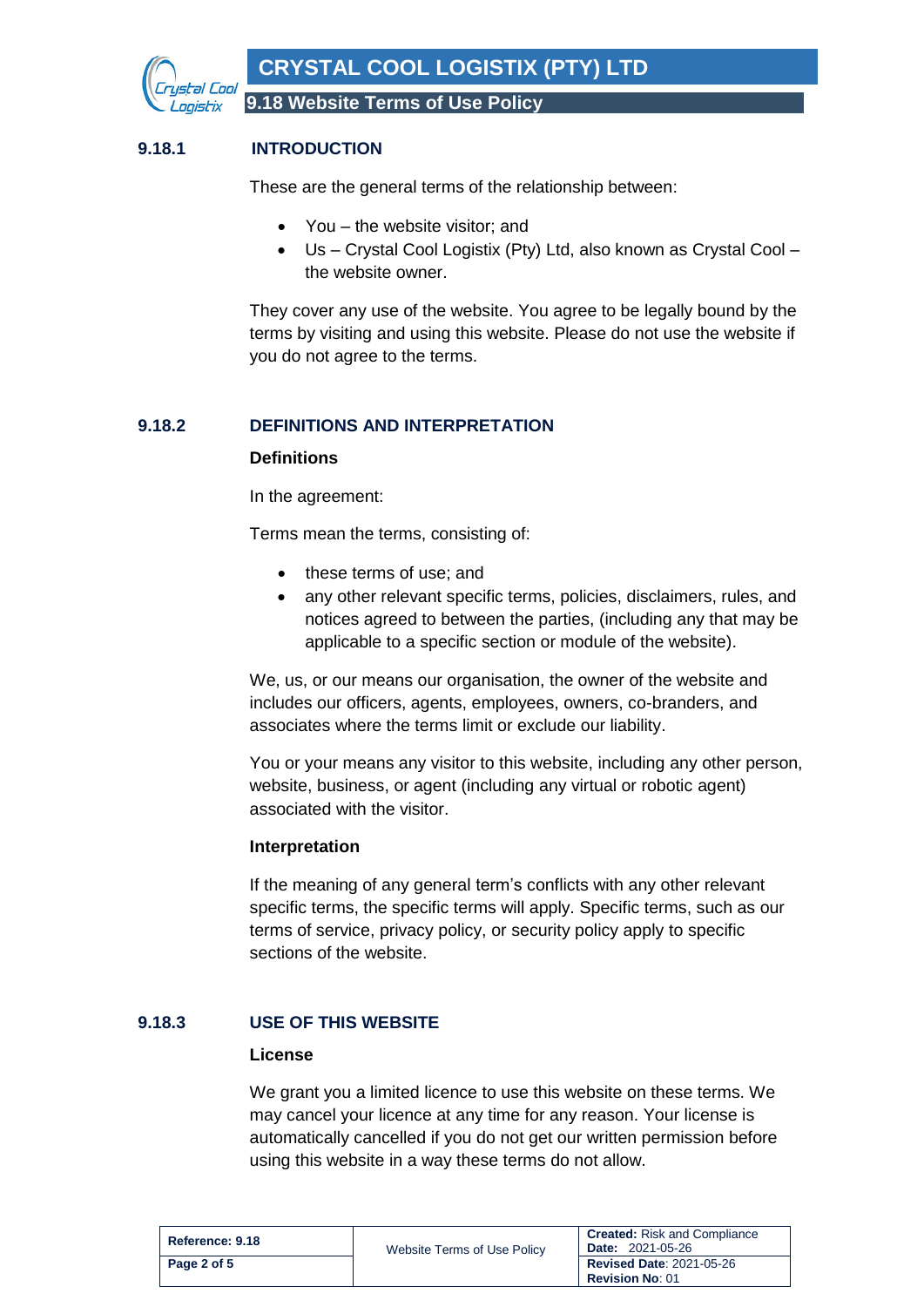

**9.18 Website Terms of Use Policy**

#### **Breach**

If you breach any of the terms or infringe any other person's rights (including copyright), we may cancel your license, block you from using the website, claim specific performance or damages against you, and take any other steps the law allows, without affecting our rights.

## **Framing and linking**

You may not frame this website or any of its pages. You may only link to the home page of this website. You may not deep link (link to any other page) or link in any way that could suggest that we endorse or support you, or that you have any rights in our website or intellectual property, unless we have given you written permission to do so.

## **Virtual agents**

You may not use any technology (including spiders, crawlers, bots and similar virtual agents) to search or gain any information from this website, unless we have given you permission to do so.

## <span id="page-2-0"></span>**9.18.4 CAPACITY**

You promise that you are entitled to visit this website and agree to the terms because you:

- Are at least 18 (or regarded as legally adult), and have the legal right and capacity to do so; or
- Are not 18 yet but have permission from your parent (or legal guardian) to do so.

## <span id="page-2-1"></span>**9.18.5 ACCURATE INFORMATION**

You promise that you will only give accurate information to us and this website.

## <span id="page-2-2"></span>**9.18.6 INTELLECTUAL PROPERTY**

#### **Ownership**

Except as provided to the contrary in the agreement, all rights, title, interest, and ownership (including all rights under all copyright, patent, and other intellectual property laws) in, to, or of this website are our sole property or will vest in us or a third-party licensor. All moral rights are reserved.

| Reference: 9.18 | Website Terms of Use Policy | <b>Created:</b> Risk and Compliance<br><b>Date: 2021-05-26</b> |
|-----------------|-----------------------------|----------------------------------------------------------------|
| Page 3 of 5     |                             | <b>Revised Date: 2021-05-26</b><br><b>Revision No: 01</b>      |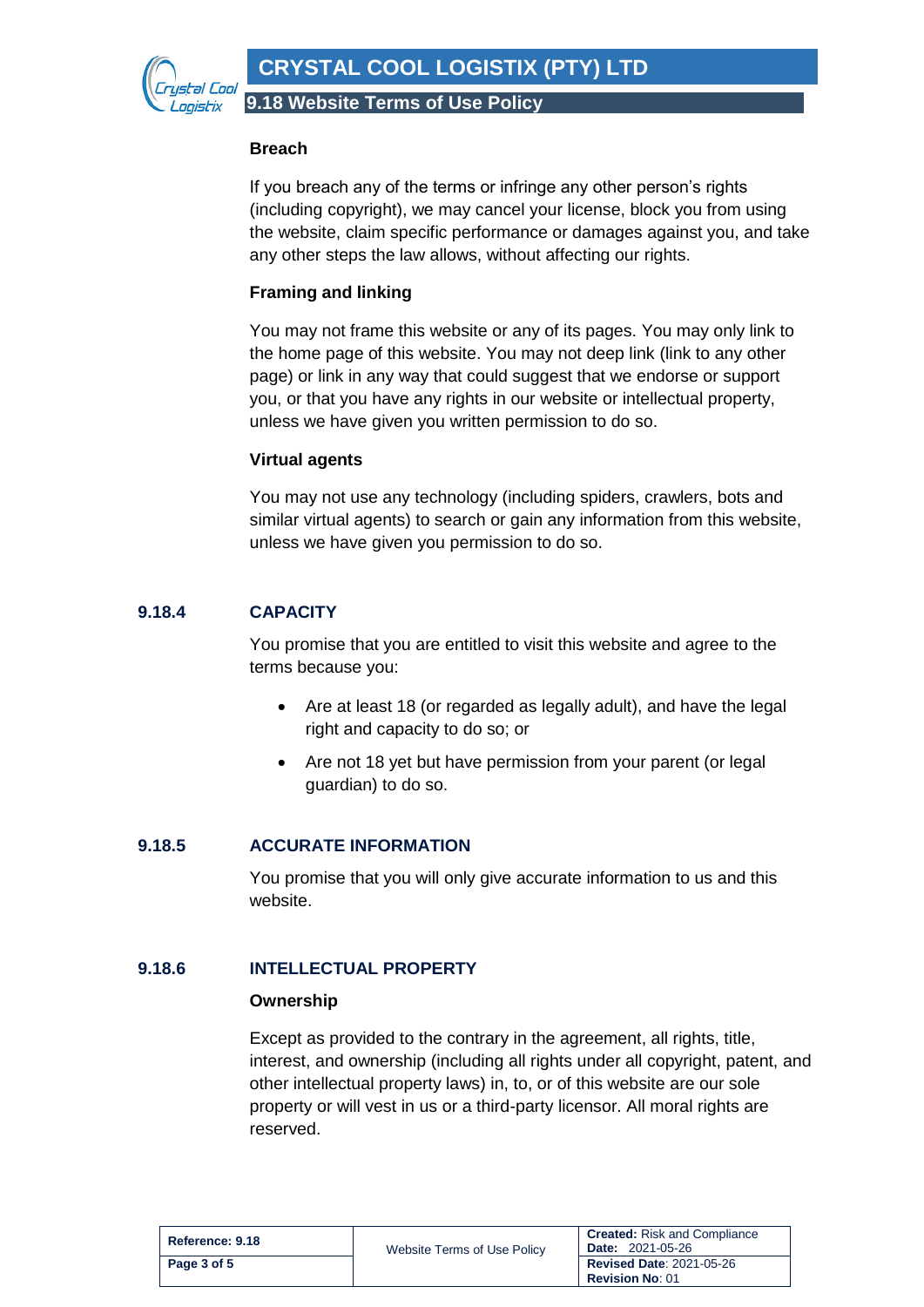Fal Con *onistix* 

**9.18 Website Terms of Use Policy**

## **Trademarks**

Our logo and sub-logos, marks, and trade names are our trademarks and no person may use them without our permission. Any other trademark or trade name that may appear on our marketing material is the property of its respective owner.

# **Restrictions**

Except as expressly permitted under the agreement, the website may not be:

- Modified or used to make derivative works:
- Rented, leased, loaned, sold or assigned;
- Reverse engineered or copied; or
- Reproduced or distributed.

# <span id="page-3-0"></span>**9.18.7 LIMITS TO OUR LIABILITY**

## **Own risk**

We provide the website "as is". We do not give any express or implied warranty or make any other promise about this website. For example, we do not warrant that it is good quality, fit for any particular purpose, accurate, complete, up-to-date, legally effective or secure. We also do not warrant that it is free of latent defects, errors, malicious software or infringing content, or that you will have quiet or uninterrupted use of it.

## **Indemnity**

You indemnify (or promise to protect) us against any claim, demand, loss, damage, cost, or liability (including reasonable attorneys' fees) related to your use of this website.

## **Faults**

We will do our best to fix any fault in this website as soon as reasonably practical after we find out about it. This is the limit of our responsibility and liability for any fault in the website.

## **Direct damages limited**

If the previous clause does not apply for any reason, our maximum liability to you for all claims for direct damages is R100. This limit applies whether a claim is based on contract, delict (tort) or any other legal cause of action.

| Reference: 9.18 | Website Terms of Use Policy | <b>Created:</b> Risk and Compliance<br><b>Date: 2021-05-26</b> |
|-----------------|-----------------------------|----------------------------------------------------------------|
| Page 4 of 5     |                             | <b>Revised Date: 2021-05-26</b><br><b>Revision No: 01</b>      |